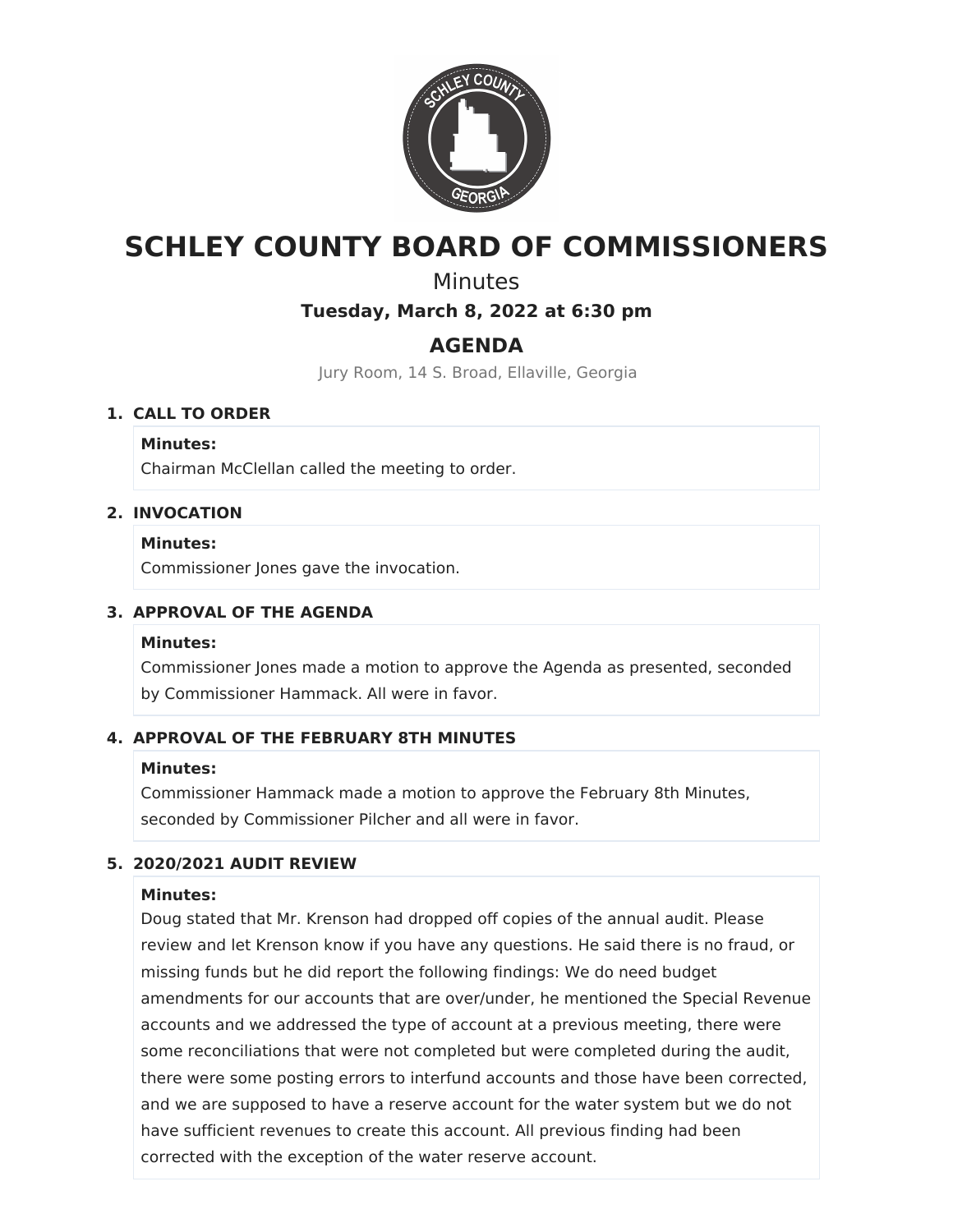## **6. SAND FILTER SYSTEM**

#### **Minutes:**

We had previously applied for \$5,000,000 in grants and we have received approval on a \$1M+ grant to be used for the Heath Road sand filter system. It's much higher than the one previously but the county did a lot of the work. This grant is for a "turn key" system which Includes concrete work, protective building, full filtration system, and a new filter media for Stevens Rd well. We offered a 10% match in the original grant process and so we will have to incur charges up to \$100,000. Doug stated that the Utilities Board approved to move forward but they do not have any money. The match on our part would come from ARPA money that we should be getting around May. The filter system will improve the quality of water and be a substantial savings in chemicals. Commissioner Jones made a motion to move forward with this project, seconded by Commissioner Pilcher. The vote was two in favor and one abstaining. The motion carried.

#### **7. RIGHT OF WAY BIDS**

#### **Minutes:**

We received two bids for right-of-way mowing, this was for mowing the state/county roads three times and picking up trash each time: Harper's Tree & Stump Removal quoted \$53,575.91 to mow US 19, \$94,347.00 to mow remaining State roads and \$132,750.00 to mow Schley County roads, and a total of \$280,672.91 to mow all roads. Rite-A-Way Mowers LLC quoted differently, they gave a flat quote for the entire county. Their quote was \$134,025.00 for all roads, in addition, the provided quotes for years two and three as well. The quote for year two is \$136,002.00 and year three is \$137,985.00. There was discussion on whether RAW knew for sure what they were bidding on since it was such a drastic difference in price. Doug also mentioned that we are about at the end of life for our mowers. He mentioned that this would allow the public works employees to continue working on their projects; it would free up their time. Commissioner Jones made a motion to approve Rite-A-Way mowing to get the bid, seconded by Commissioner Hammack and all were in favor.

#### **8. STEVENS ROAD WELL**

#### **Minutes:**

Doug stated that the Stevens Road well is losing suction, causing a loss of production and damage to the pump. Art called Donald Smith and they suspect it's clogged screens and some damage to the pump, because of the loss of suction. They advised to take it offline. They are scheduled to come but it will be two months before they will be here. Their quote is to pull the pump assembly, video well, and inspect materials for \$15,429.00 and jet the well and install and pull a temporary well for \$36,500.00. Should we need a new pump we are looking at an additional \$15,000 or so. Commissioner Jones made a motion to allow Don Smith to come do the work, seconded by Commissioner Pilcher. Chairman McClellan asked for discussion. Commissioner Hammack stated he didn't want to cause a conflict of interest and that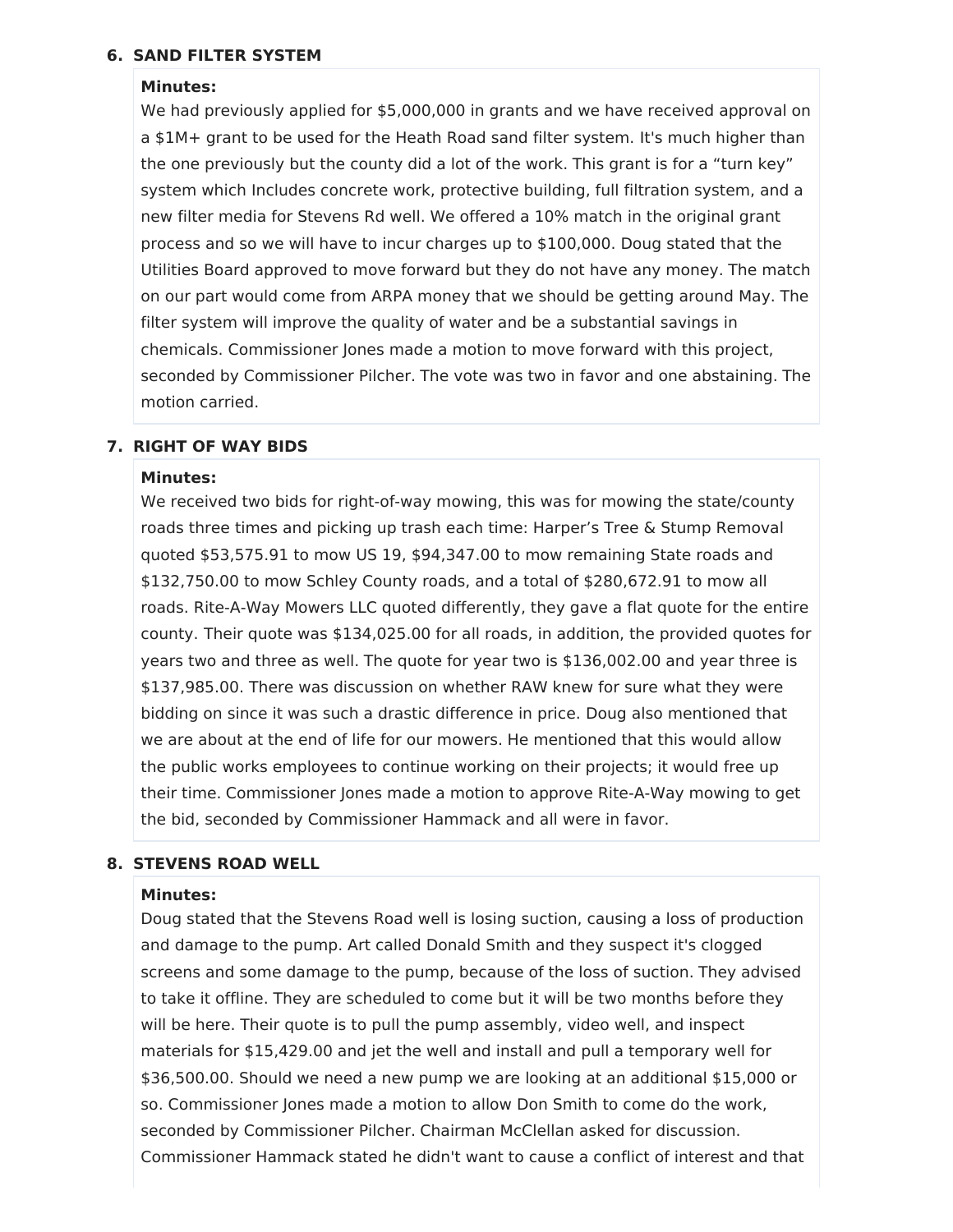Don Smith's prices were reasonable. Doug stated that according to the law that if there is no one else close by and it's an emergency situation, it would not be a conflict. There was discussion about the phosphate causing the issues and Commissioner Hammack said there could be some damage to the pump due to lack of water but he doesn't feel that we would need an entire new pump. Since Vice-Chairman Belcher was not at the meeting it was decided to table the motion until he could be contacted in the morning, before we move forward.

#### **9. DEPARTMENT REPORTS**

#### **a. FIRE / EMS**

#### **Minutes:**

Duane Montgomery stated that they had 59 EMS calls last month, which was down some, 18 fire responses, one mutual aid and so far there have been 109 man hours spent on the training program. Duane said he feels that it is catching on. They had seven community assist calls; one was while they were on another call someone came up and wanted their blood pressure checked. They continue with pre-Incident planning, cleaning and maintenance, and due regard. Duane said that Webster County is hosting an EMT-B Class training and he offered his congratulations to Edgar DeVane for passing National Registry (EMT-A). Duane said this is the first time in a LONG time they have not had scheduling issues.

#### **b. PUBLIC WORKS/SCHLEY COUNTY UTILITIES AUTHORITY**

#### **Minutes:**

Art stated that the water usage for this month was 6,152,000 gallons, it was down from the month previous. They read 629 meters. They sold 753,850 gallons to Andersonville and zero to Ellaville. They installed a new water tap and service on Covey Run, replaced 4 damaged meter boxes, replaced a water meter and pressure valve on East Shore Dr. to correct pressure loss completed 29 locates for 811 "Call before you dig" and created four new 911 addresses. In the Road department they started hauling dirt from Jack Clark's to the gym project, continued trash pickup throughout the county, hauled dirt and gravel to Mt. Zion Rd to repair erosion, hauled dirt to repair a hole on Trice Rd and two loads dirt to Mt. Pleasant Rd to repair erosion, hauled 4 loads of milled asphalt to Deer Creek Rd and ran the grader as weather permitted. They replaced stop signs on Frank Roberts and Willie Shirah, the boom mower has been repaired and is currently working on McMickle Rd, and patched potholes on Conners Mill, Mt. Zion, Ebenezer and Deer Rd. The CAT backhoe is in the shop in Albany for repair with a "Critical Failure Alarm".

## **c. RECREATION DEPARTMENT**

#### **Minutes:**

Jack Clark stated they had a record 258 kids signup for baseball this year. He has 25 teams. This is a first. Jack asked if we had any news on the gym. Doug said Jason Kanasawa has not gotten back to him with a quote.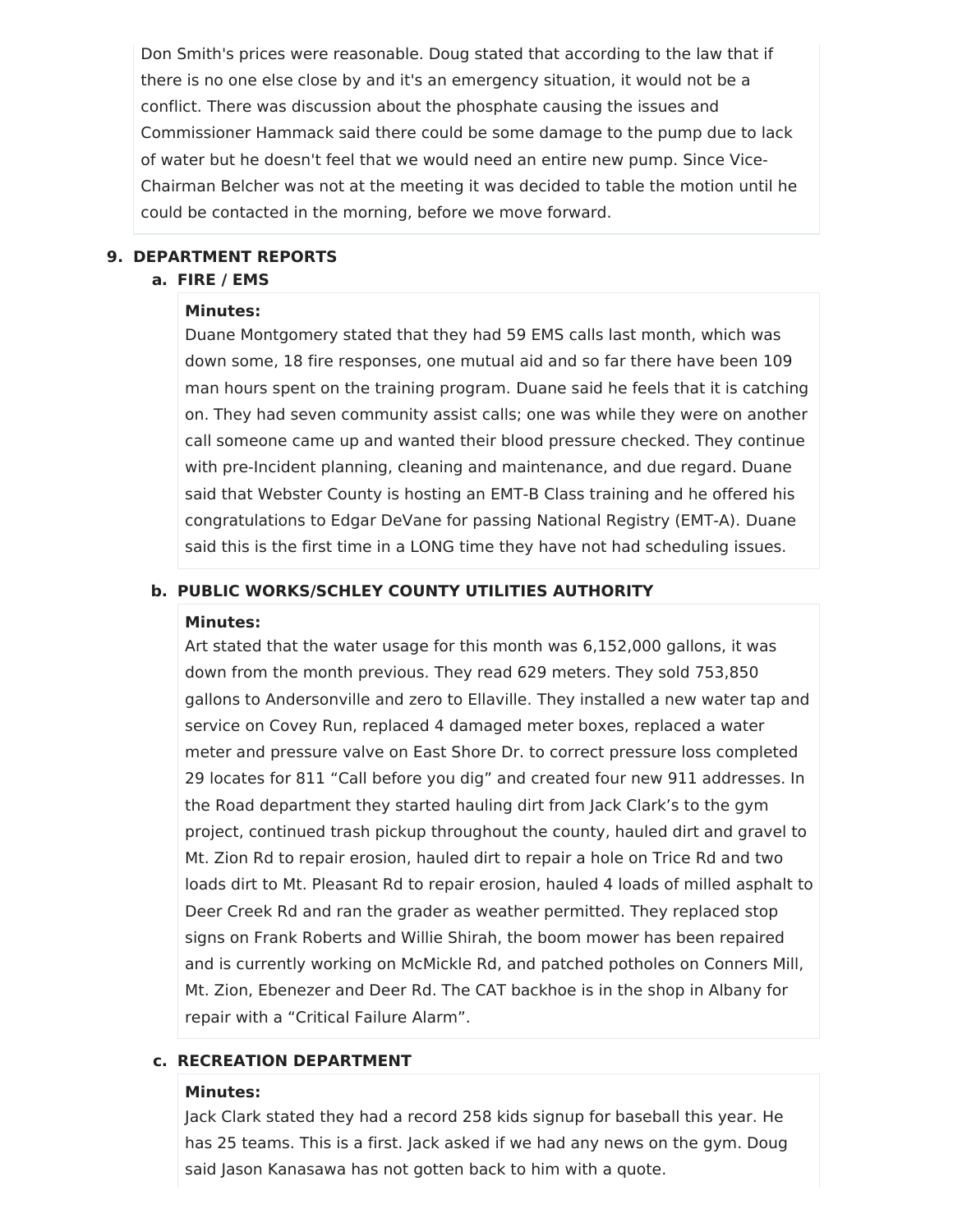#### **10. COUNTY MANAGER REPORT**

#### **a. EMA DIRECTOR / ZONING / FINANCIALS**

#### **Minutes:**

Doug reported we may be in for some bad weather later tonight through Wednesday. A widespread hard freeze is expected Saturday night/Sunday morning. Doug stated the EMA annual conference is in April – so we need to shift the BoC meeting to either April 5th or 19th; Kathy stated she will be out on the 5th so it was decided to move the meeting to the 19th. Doug had 5 inspections (3 electrical, 0 COO, 1 Foundation, 1 Plumbing, 0 pre-move), 4 permits (1 house, 0 mobile homes, 1 timber, 1 storage building, 1 elec.) and stated the financials are in the BoC books for review. As mentioned previously, we applied for  $$5M +$ in grants, we have received approval of \$1M+ for the sand filter system. We had applied for the Governor's First Responder grant and we have received the Sheriff, deputies, and paramedics. We re still waiting for volunteer fire fighters and E911 dispatchers. Doug said the Jailers have fallen off and will need to check on them. The redistricting for County has been approved but we are still waiting on City part. After sending out approximately 200 letters to overdue accounts, the water accounts have been brought up to date but we still have some sanitation accounts still hanging out there. We need to decide what we want to do with those; go to collections or what. We will start work on FY 2023 budget towards the end of the month. Duane has received to estimates on a new ambulance: 2022 F550 - \$229,553.00 and 2021 F450 - \$227,553.00. Doug makes the recommendation we go with the F550 due to it being better able to carry the box. There are several mandates in the house right now that will affect us financially; giving Constitutional Officers a \$5000 cost of living pay raise, paying the sheriff for each court they serve beyond the Superior Court. Current law provides that sheriffs can only receive this supplement for one court regardless of the number of the courts served. It is suggested to pay \$4,630.80 per court, most counties will be mandated to increase their sheriff's salary by \$13,892, in addition to the \$5000 COLA. A permit that would allow vehicles hauling raw forest products, agricultural commodities, and minerals to reach a total gross weight of up to 95,000 pounds. This now applies to more industries, not just logging trucks. This will cause long-term road issues. Another bill is to make all Coroners a full-time position. In addition to the pay, all benefit expenses would be added as well. Another bill is authorizing Probate Judges to shed their election duties. This will cause us to have a Board of Elections and most likely have a full-time Registrar. House Bill 997 exempts all off-road equipment used for the harvesting of timber from ad valorem taxes and Senate Bill 172 would exempt all crop-dusting planes from ad valorem taxes. HB 1280 establishes the provision of a three-way contract between the county, municipality, and the local tax commissioner. This contract lays out the exact services expected of the tax commissioner, the amount paid by the municipality